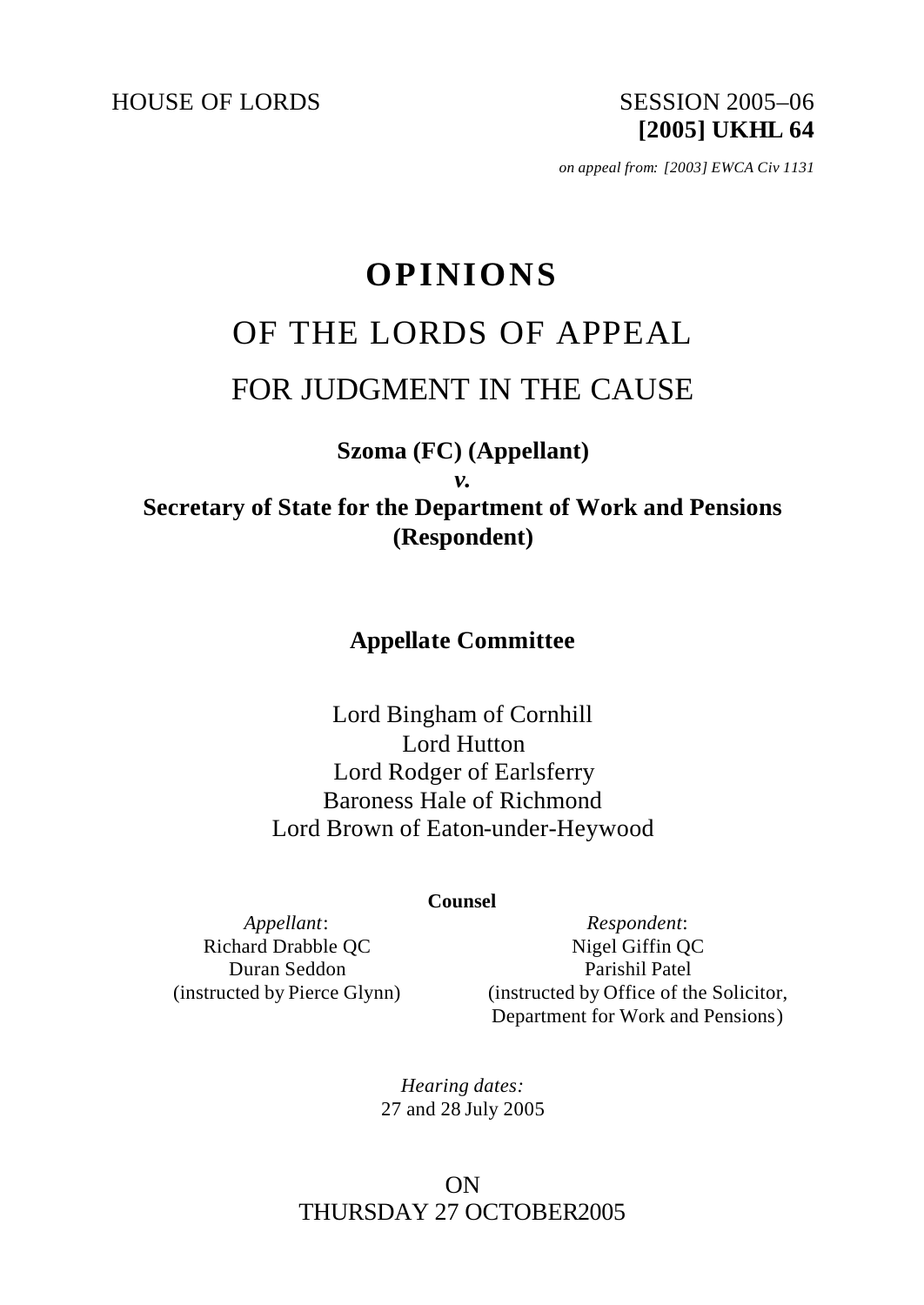#### **HOUSE OF LORDS**

#### **OPINIONS OF THE LORDS OF APPEAL FOR JUDGMENT IN THE CAUSE**

#### **Szoma (FC) (Appellant)** *v.* **Secretary of State for the Department of Work and Pensions (Respondent)**

#### **[2005] UKHL 64**

#### **LORD BINGHAM OF CORNHILL**

#### My Lords,

1. I have had the advantage of reading in draft the opinion of my noble and learned friend Lord Brown of Eaton-under-Heywood. I agree with it, and for the reasons which he gives would allow the appeal and make the order which he proposes.

#### **LORD HUTTON**

My Lords,

2. I have had the advantage of reading in draft the speech of my noble and learned friend, Lord Brown of Eaton-under-Heywood. I agree with it and for the reasons which he gives I too would allow this appeal.

#### **LORD RODGER OF EARLSFERRY**

My Lords,

3. I have had the advantage of considering in draft the speech that is to be delivered by my noble and learned friend, Lord Brown of Eatonunder-Heywood. I agree with it and, for the reasons which he gives, I too would allow the appeal.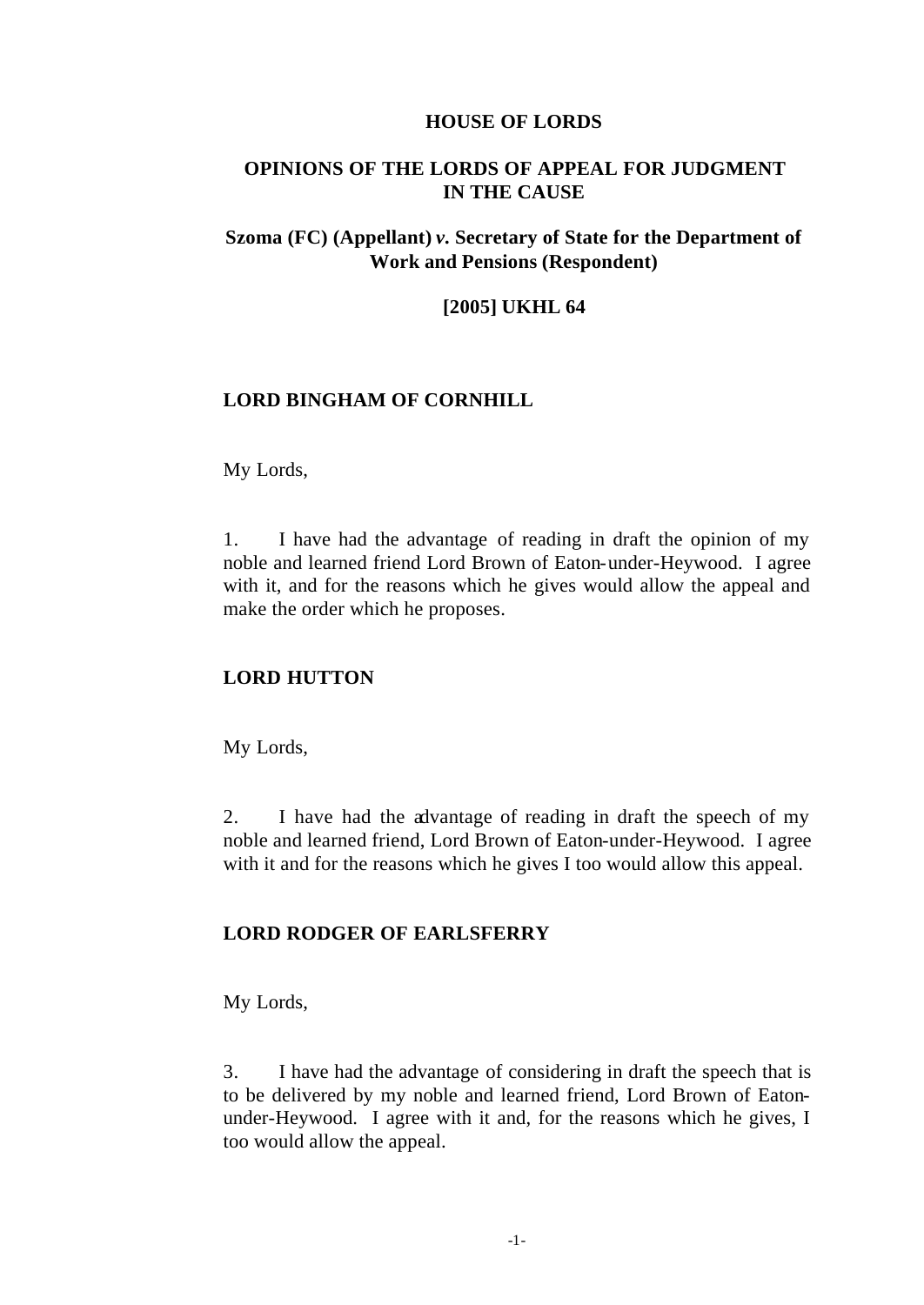#### **BARONESS HALE OF RICHMOND**

My Lords,

4. For the reasons given in the opinion of my noble and learned friend, Lord Brown of Eaton-under-Heywood, with which I agree, I too would allow this appeal and reinstate the Tribunal's decision in favour of the appellant.

#### **LORD BROWN OF EATON-UNDER-HEYWOOD**

My Lords,

5. Is a person temporarily admitted to the United Kingdom under the written authority of an immigration officer pursuant to paragraph 21 of Schedule 2 to the Immigration Act 1971 (the 1971 Act) "lawfully present in the United Kingdom" within the meaning of paragraph 4 of the Schedule to the Social Security (Immigration and Asylum) Consequential Amendments Regulations 2000 (the 2000 Regulations) (2000/363)? That is the single question raised on this appeal. Before addressing it, however, let me briefly indicate the particular context in which it arises and the consequences of a decision either way.

6. The appellant is a twenty-nine year old Polish national from the Roma community who arrived in this country on 8 November 1998 and immediately claimed asylum. He was temporarily admitted and in the event remained so under successive authorisations for a total of six years until 18 November 2004 when, following a Home Office concession made in October 2003 in favour of those who had claimed asylum before October 2000, he was granted indefinite leave to remain. Meantime, he had been refused asylum and his appeal against that refusal had been dismissed.

7. This appeal, however, concerns not (or at least not directly) the appellant's immigration status but rather his entitlement to a particular non-contributory benefit, income support. Shortly after his arrival here the appellant had claimed and received this benefit: in those days it was payable to asylum seekers provided only that they claimed asylum "on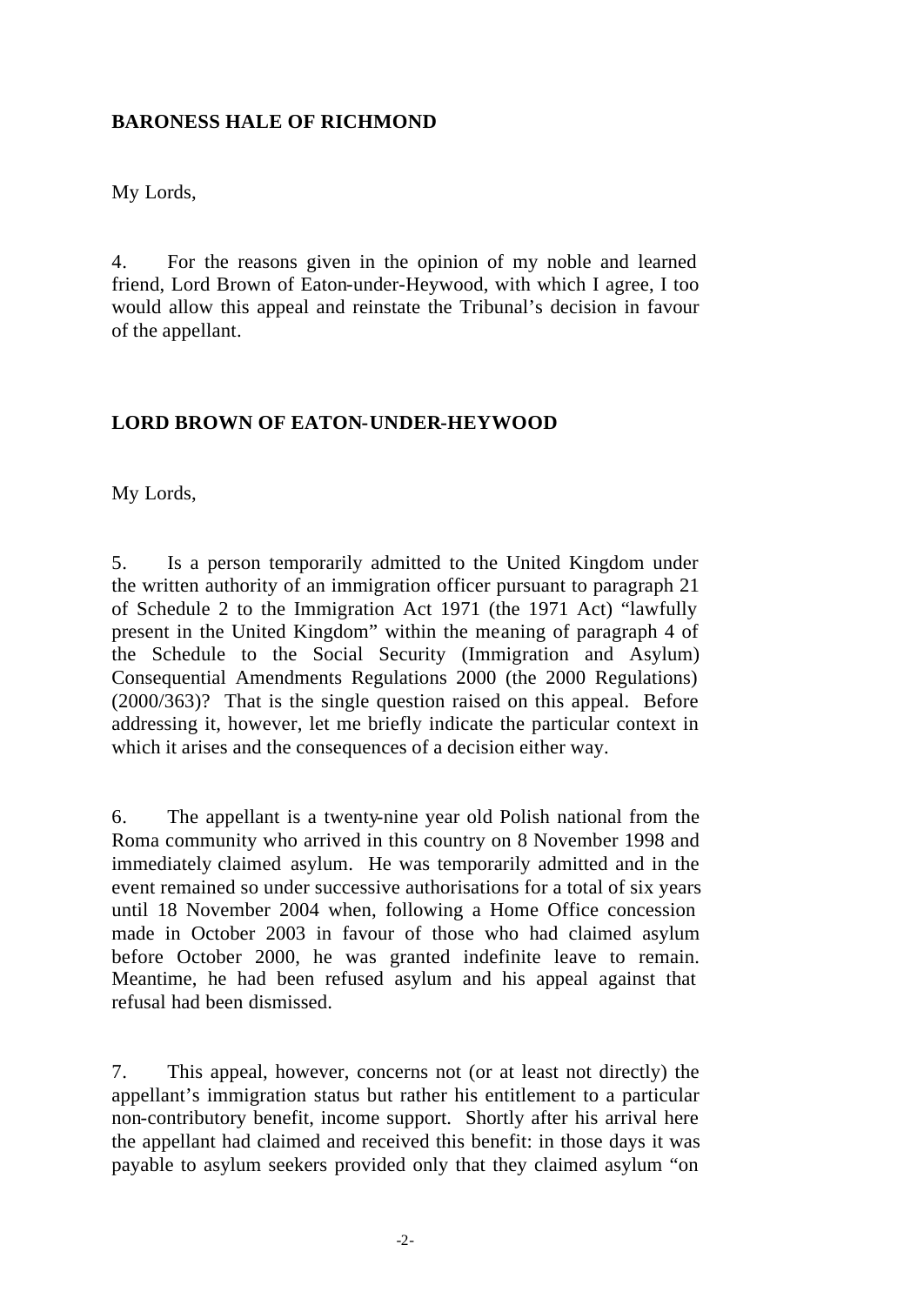their arrival". But then a new benefit regime was introduced by the Immigration and Asylum Act 1999 (the 1999 Act) and the 2000 Regulations made under it and it was under these provisions that the appellant's claim to income support was refused. It was refused on the basis that the appellant was not "lawfully present in the United Kingdom". The appellant appealed against the refusal and on 26 January 2001 his appeal was allowed by the Social Security Appeal Tribunal. On 10 October 2002, however, Mr Commissioner Angus allowed the Secretary of State's appeal and on 30 July 2003 the Court of Appeal (Pill and Carnwath LJJ and Maurice Kay J) dismissed the appellant's appeal against the Commissioner's decision. Your Lordships having granted leave, the appellant now appeals again to this House.

8. For reasons into which it is unnecessary to go, only six weeks worth of income support now turns upon the outcome of this appeal. The point at issue, however, will undoubtedly affect many others besides the appellant and, indeed, a number of other non-contributory benefits too.

9. Whilst previously the appellant had been entitled to income support simply by virtue of his presence in the United Kingdom, the 1999 Act changed that position. Section 115(1) of the Act, under the heading "Exclusion from Benefits", provided that no one is entitled to income support and a number of other specified security benefits "while he is a person to whom this section applies." Subsection (3) provides that "This section applies to a person subject to immigration control unless he falls within such category or description, or satisfies such conditions, as may be prescribed." Subsection (9) provides:

"'A person subject to immigration control' means a person who is not a national of an EEA state and who - (a) requires leave to enter or remain in the United Kingdom but does not have it...."

(paras (b), (c), and (d) of section 115 (9) refer to certain others who *do* have leave to enter or remain).

10. The 2000 Regulations prescribe those who, pursuant to section 115 (3), are not excluded from specified benefits notwithstanding that they are subject to immigration control. The various categories are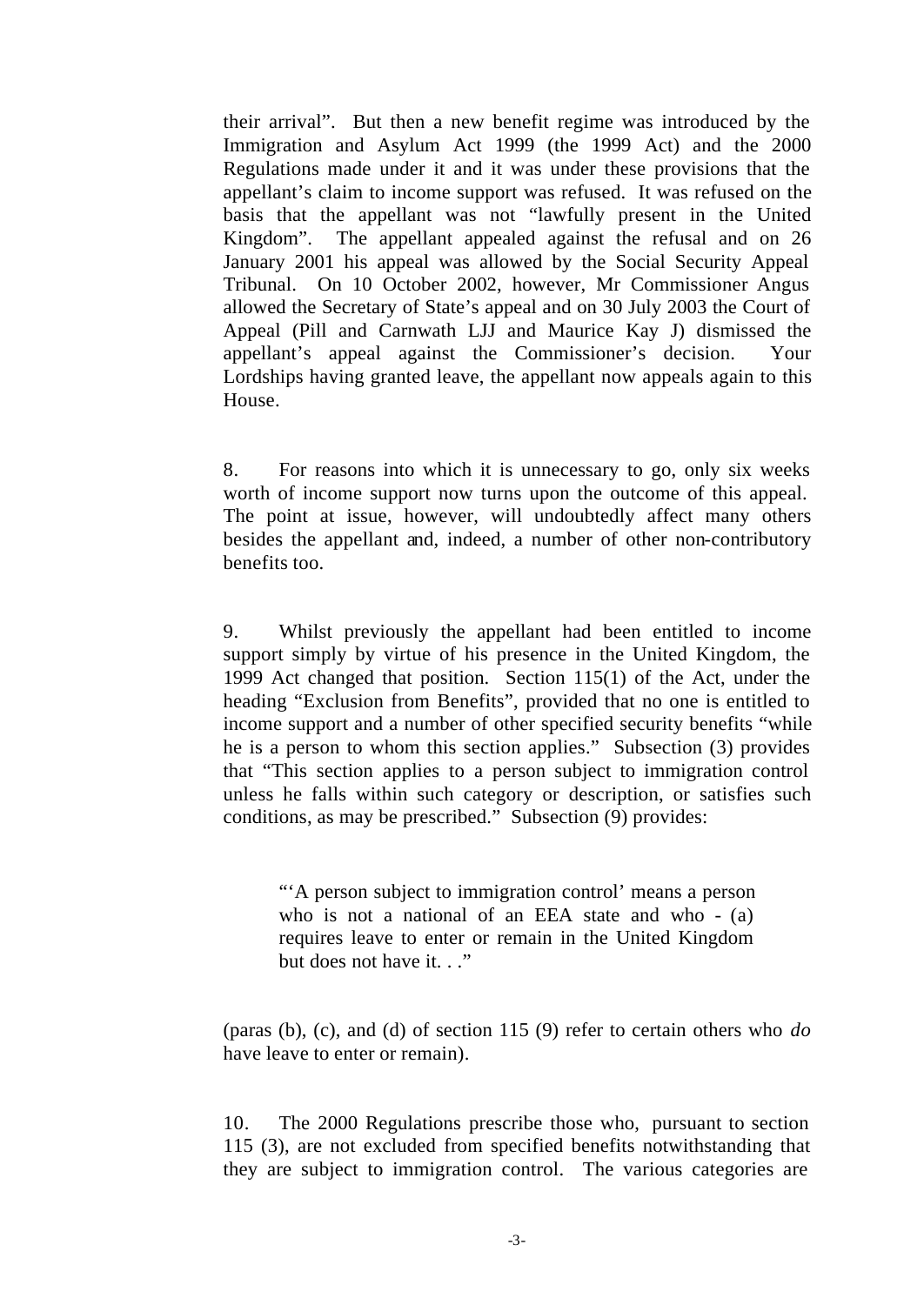described in Part 1 of the Schedule to the Regulations and it is paragraph 4 which is critical for present purposes:

"A person who is a national of a state which has ratified the European Convention on Social and Medical Assistance (done in Paris on 11 December 1953) [ECSMA] or a state which has ratified the Council of Europe Social Charter [CESC] (signed in Turin on 18 October 1961) and who is lawfully present in the United Kingdom."

11. It is sufficient for present purposes to cite one article from each of those treaties. Article 1 of ECSMA:

"Each of the Contracting Parties undertakes to ensure that nationals of the other Contracting Parties who are lawfully present in any part of its territory to which this Convention applies, and who are without sufficient resources, shall be entitled equally with its own nationals and on the same conditions to social and medical assistance (hereinafter referred to as 'assistance') provided by the legislation in force from time to time in that part of its territory."

Article 13 of CESC:

"With a view to ensuring the effective exercise of the right to social and medical assistance, the Contracting Parties undertake . . . 4. to apply the provisions referred to in paras 1, 2 and 3 of this article on an equal footing with their nationals to nationals of other contracting parties lawfully within their territories, in accordance with their obligations under [ECSMA]."

12. It is not in dispute that paragraph 4 was included in the Schedule to the 2000 Regulations specifically to meet the United Kingdom's obligations under those treaties and it is common ground too that Poland had ratified one of them. The appellant's entitlement to benefit thus depended solely upon whether or not he was "lawfully present in the United Kingdom."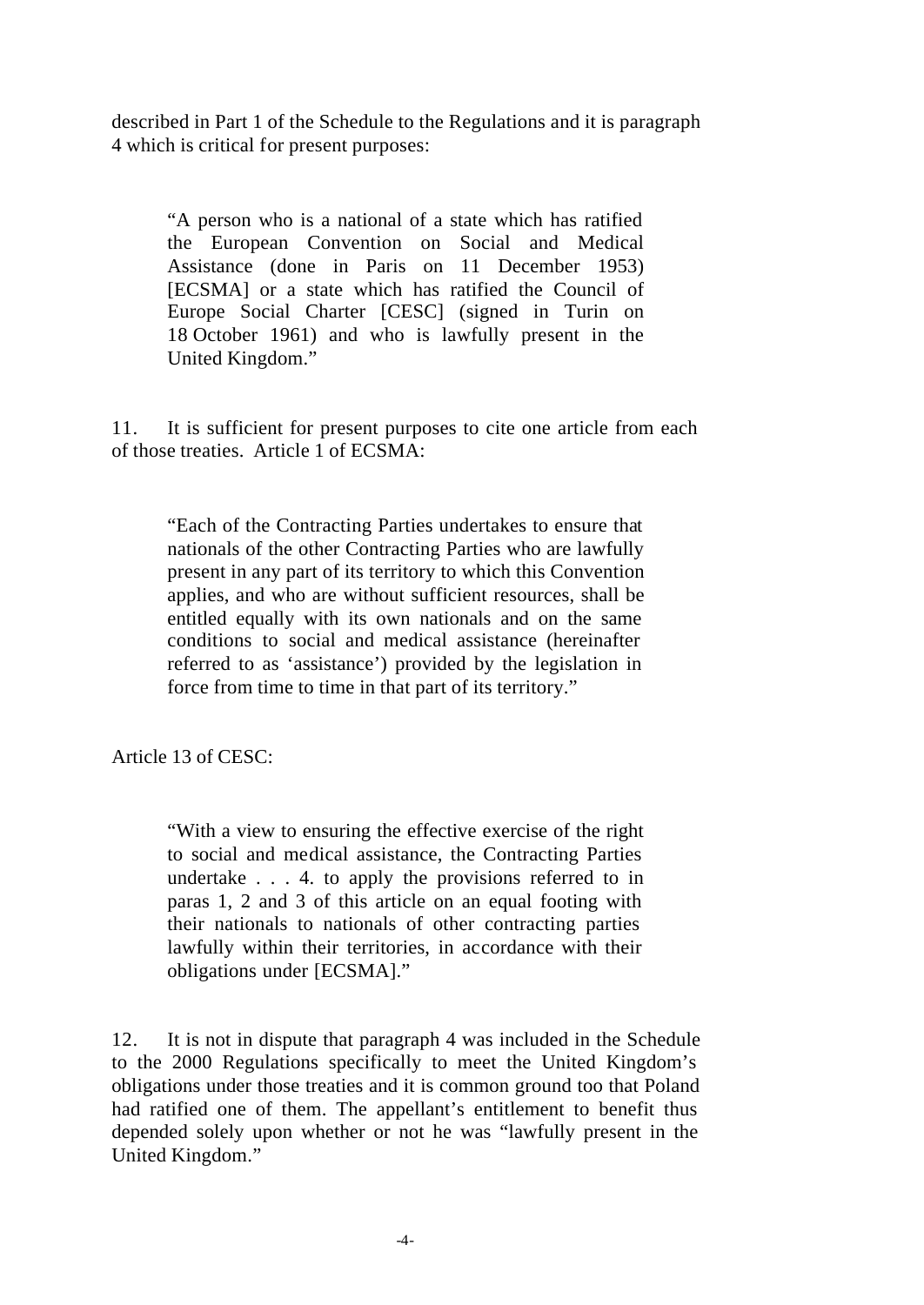13. The provision under which the appellant was temporarily admitted to the United Kingdom was, as already mentioned, paragraph 21 of Schedule 2 to the 1971 Act. So far as relevant this provides:

"(1) A person liable to detention … under paragraph 16 above may, under the written authority of an immigration officer, be temporarily admitted to the United Kingdom without being detained . . .; but this shall not prejudice a later exercise of the power to detain him.

(2) So long as a person is at large in the United Kingdom by virtue of this paragraph, he shall be subject to such restrictions as to residence, as to his employment or occupation and as to reporting to the police or an immigration officer as may from time to time be notified to him in writing by an immigration officer."

14. The appellant's straightforward case is that during the years in question he had received the immigration officer's "written authority" to be "at large in the United Kingdom" and accordingly, there being no suggestion that he had failed to comply with such restrictions as had been imposed upon him, he fully satisfied the condition that he was "lawfully present" here. Undoubtedly he was present, such presence being pursuant to the written authority of an immigration officer expressly provided for by the legislation; and he had committed no breach of the law. Small wonder that the IND's Asylum Policy Instructions provide that "applicants who have been granted temporary admission … are lawfully present in the United Kingdom, provided they adhere to the conditions attached to the grant of temporary admission."

15. The argument looks on its face unanswerable but, submits the Secretary of State, there is an answer to it and this is to be found in section 11 of the 1971 Act and two decisions closely in point: first that of your Lordships' House in *R v Secretary of State for the Home Department, Ex p Bugdaycay* [1987] AC 514 and secondly that of the Court of Appeal in *Kaya v Haringey London Borough Council* [2002] HLR 1. These are the three key planks in the Secretary of State's argument and it is convenient to identify them in turn. Section 11 (1) of the 1971 Act provides:

"A person arriving in the United Kingdom by ship or aircraft shall for purposes of this Act be deemed not to enter the United Kingdom unless and until he disembarks,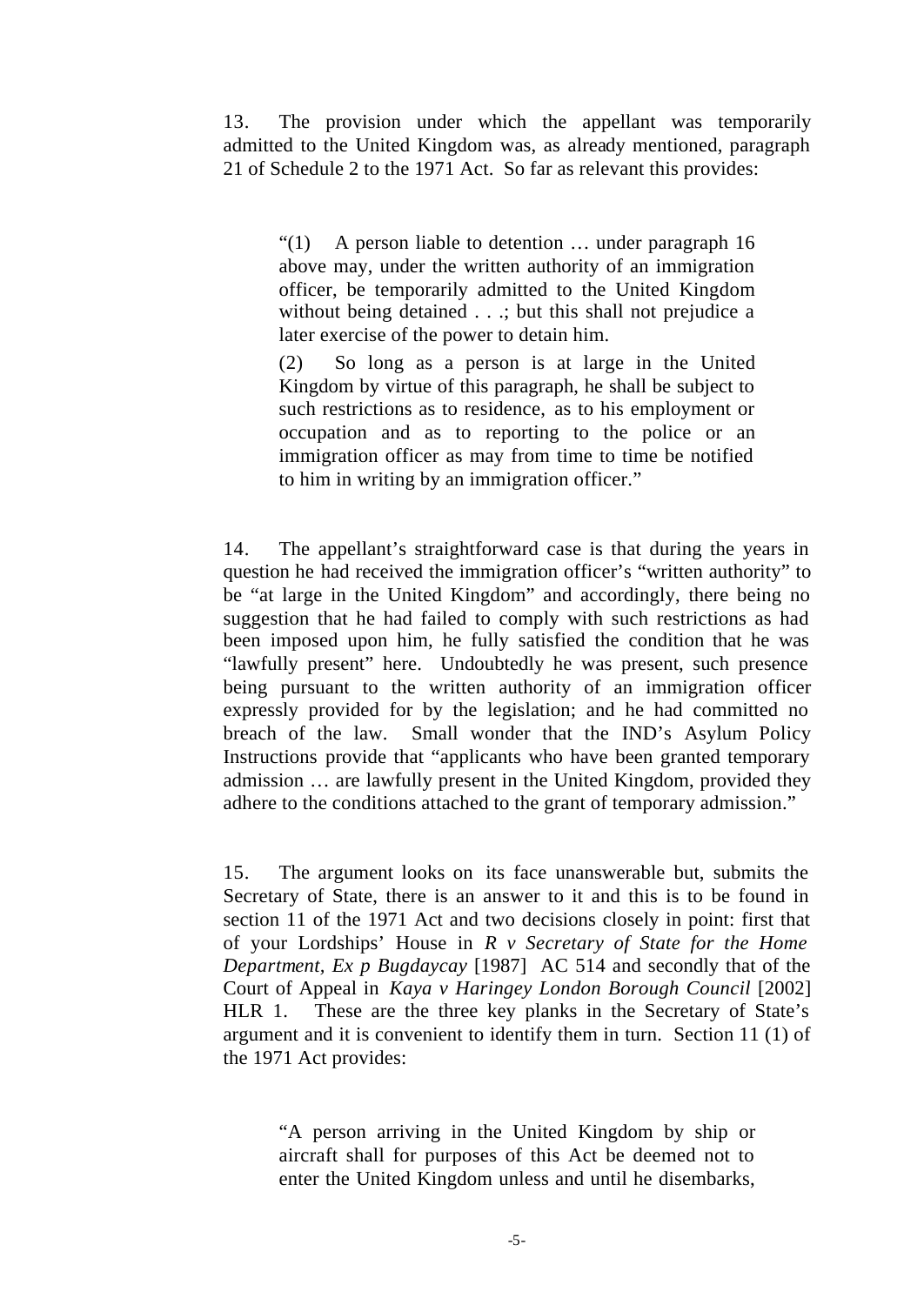and on disembarkation at a port shall further be deemed not to enter the United Kingdom so long as he remains in such area (if any) at the port as may be approved for this purpose by an immigration officer; and a person who has not otherwise entered the United Kingdom shall be deemed not to do so as long as he is detained, or temporarily admitted or released while liable to detention, under the powers conferred by Schedule 2 to this Act … "

16. Most materially therefore, section 11 "for purposes of this Act" deems a person "who has not otherwise entered the United Kingdom … not to do so as long as he is … temporarily admitted."

17. The Secretary of State's main argument is that the phrase "lawfully present" in paragraph 4 of the Schedule to the 2000 Regulations has to be read as a whole and that lawful presence for this purpose is a status gained only by having lawfully entered the United Kingdom with leave to enter (and having subsequently remained within the terms of that leave). Not having been granted leave to enter, the appellant accordingly lacks the required immigration status and is not to be regarded as lawfully present. The Secretary of State's fallback argument is that, even if one takes the words "lawfully present" separately, the appellant was not to be regarded as "present": section 11 (1) deems him not to have entered the United Kingdom and, not having entered, he must be deemed not to be present either.

18. One of the group of cases decided by your Lordships' House under the title *R v Secretary of State for the Home Department, Ex p Bugdaycay* was *In re Musisi* where the question arose whether Mr Musisi, a Ugandan asylum seeker who had arrived in this country via Kenya, was someone whom the Home Secretary could return to Kenya as a safe third country for that country rather than the United Kingdom to determine his entitlement to refugee status. One ingenious argument raised on his behalf was that his return to Kenya was precluded by article 32 (1) of the Refugee Convention: "The Contracting States shall not expel a refugee lawfully in their territory save on grounds of national security or public order." Mr Musisi was, his counsel argued, "a refugee lawfully in" the United Kingdom.

19. The argument was given short shrift. If well-founded, Lord Bridge of Harwich pointed out, it would follow that any asylum seeker arriving in the United Kingdom would have "an indefeasible right to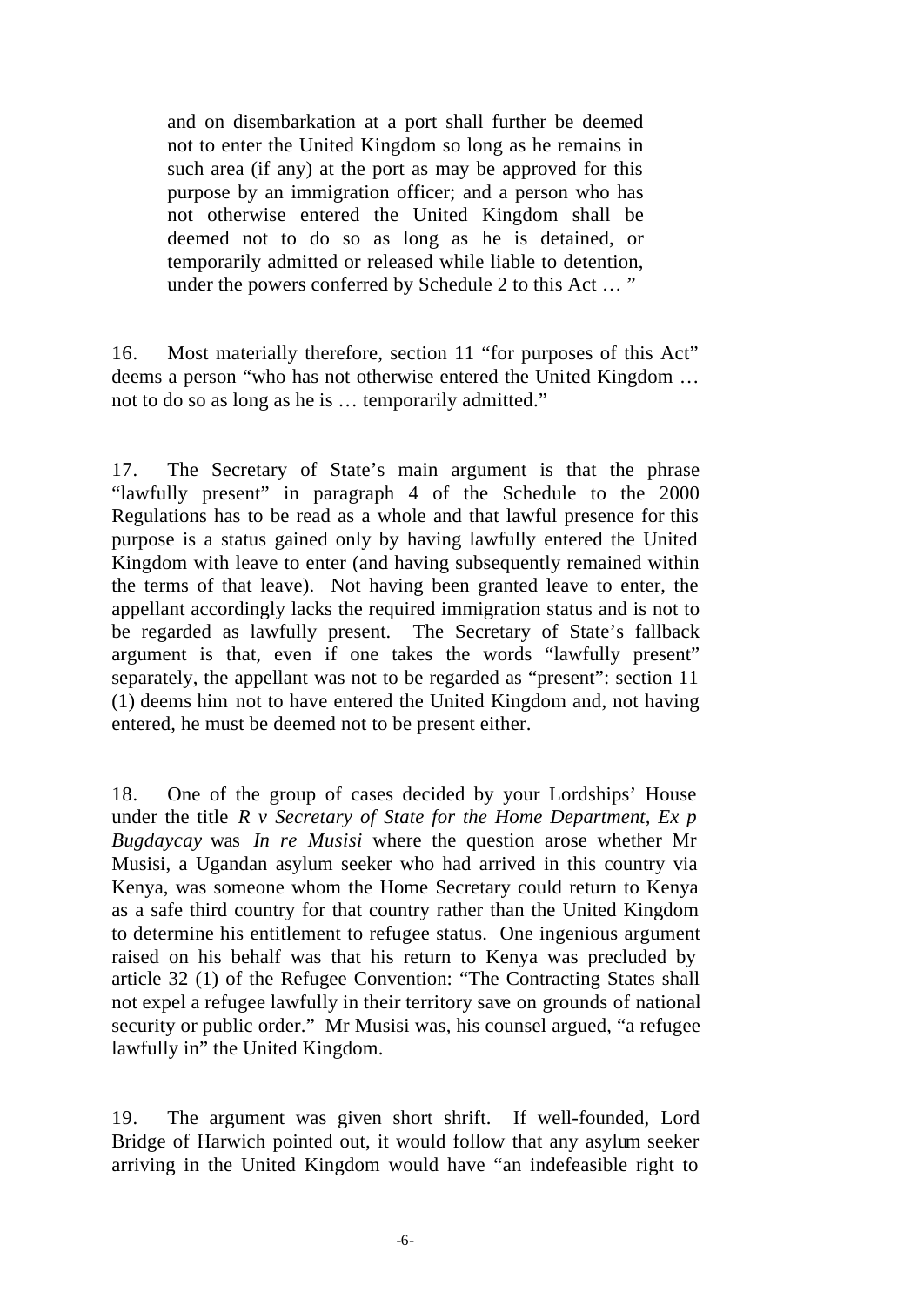remain here." That, he observed, would be "very surprising" and he concluded rather that "the deeming provision enacted by section 11 (1) makes [the argument] quite untenable."

20. The argument rejected in *Musisi* had also been advanced in *R v Secretary of State for the Home Department, Ex p Singh* [1987] Imm AR 489. Because, however, *Singh* came before the Divisional Court three months after the decision in *Musisi* the argument had become impossible. Noting counsel's concession on the point Woolf LJ summarised his understanding of *Musisi*:

"Each of the present applicants had only been granted temporary admission and they required, but had not received, leave to enter under section 3 of the Immigration Act 1971 and by section 11 (1) of that Act a person is deemed not to have entered the United Kingdom so long as he is detained or *temporarily admitted* or released while liable to detention under the powers conferred by Schedule 2 of the Act. For the purposes of the Convention, a person temporarily admitted is therefore not to be regarded as lawfully in the territory. He is instead in an intermediate position which also differs from those in the country illegally … "

21. *Kaya*, the second of the two authorities principally relied on by the respondent, raised and decided the identical question now before your Lordships. It arose there in the context of a Turkish asylum seeker's claim for housing under homelessness legislation based on his pregnant wife's priority need and there, as here, the claim turned on whether the claimant, temporarily admitted to the United Kingdom pending the resolution of his asylum claim, was "lawfully present" here within the meaning of the 2000 Regulations: Turkey had ratified ECSMA—besides Croatia the only non-EU or EEA country to do so. Rejecting the claim, Buxton LJ (with whose judgment Peter Gibson LJ and Jonathan Parker LJ agreed) saw "absolutely no reason not to apply the same reasoning [as Lord Bridge in *Musisi*]", and again founded his conclusions squarely upon section 11. The "function and role" of this section he described, at para 33, as follows:

"In the whole context of the Immigration Act it is admittedly a device, but it is a device to prevent persons who have not been granted leave to enter, but whose case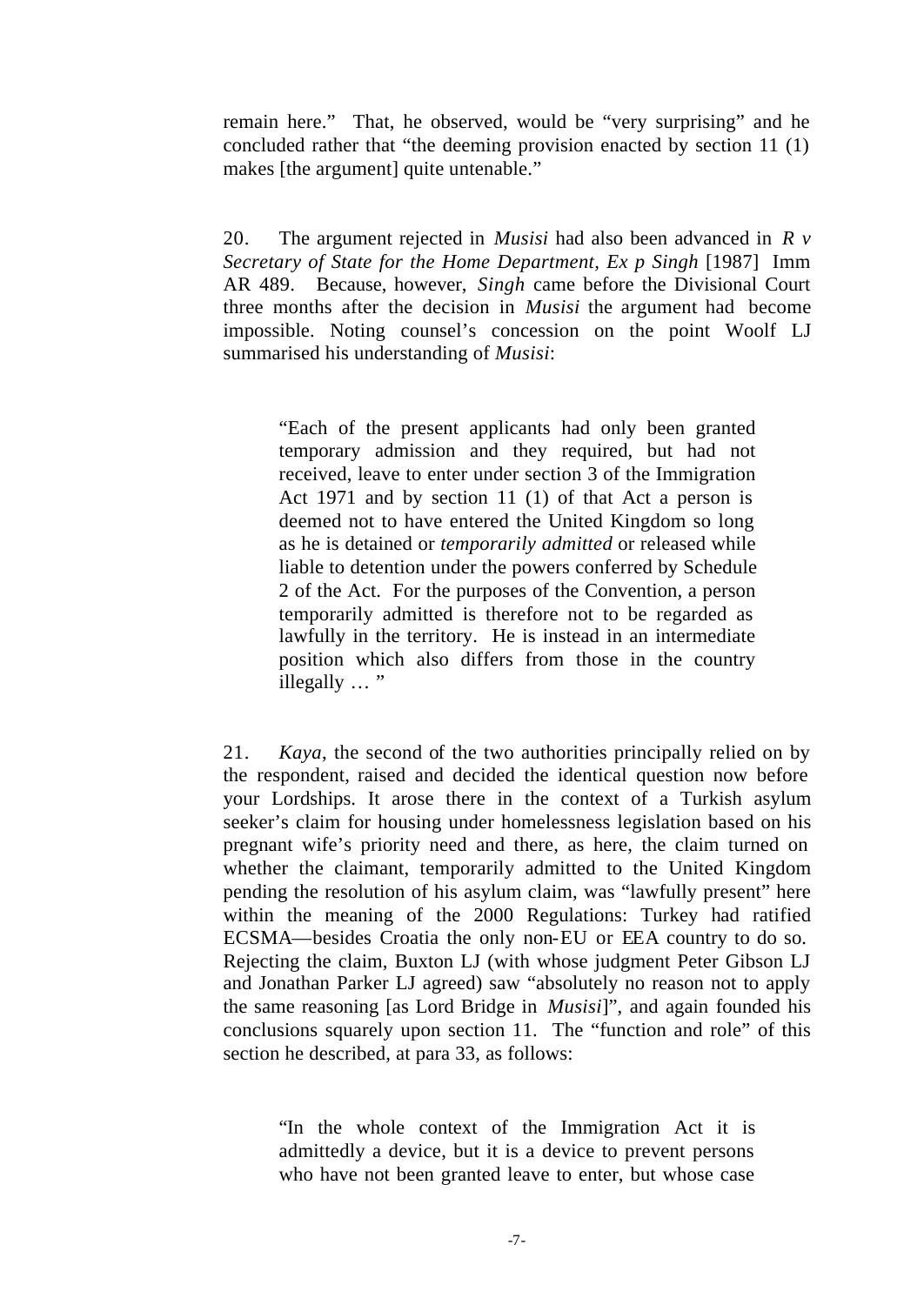has to be further considered, from committing what would otherwise be a criminal offence under national law. So section 11 does go to the lawfulness of the person's presence and is directly relevant to the question of whether, under national rules, the seeker for asylum is 'unlawfully present' in this country. As I have already indicated, in my judgment the purpose and intention of the ECSMA rule is that that should be a matter for the contracting state."

22. The decision in *Kaya,* of course, stood foursquare in the appellant's path in the present case. Mr Drabble QC, on his behalf, sought to contend that it had been reached per incuriam but the Court of Appeal, rightly in my view, rejected that contention and regarded themselves as bound by it. Pill LJ and Maurice Kay J, I should add, thought the decision not merely binding but also correct. That, however, was not Carnwath LJ's view: he agreed to the appeal being dismissed "simply because" the court was bound by *Kaya.* In addition he described the context in which the issue arose in *Musisi* as "quite different", and the House of Lords reasoning there as "very brief, no doubt partly influenced by the very unattractive consequences of the argument."

23. Mr Drabble criticises the reasoning, but not the actual decision, in *Musisi* and its adoption in *Kaya*, and he criticises too Buxton LJ's analysis in *Kaya* of the role of section 11 in the scheme of the 1971 Act.

24. For my part I accept Mr Drabble's arguments. *In re Musisi* was rightly decided but for the wrong reasons. The term "refugee" in article 32(1) of the Refugee Convention can only mean someone already determined to have satisfied the article 1 definition of that term (as, for example in article 2 although in contrast to its meaning in article 33). Were it otherwise, there would be no question of removing asylum seekers to safe third countries and a number of international treaties, such as the two Dublin Conventions (for determining the EU state responsible for examining applications lodged in one member state) would be unworkable. In short, Mr Musisi failed to qualify as "a refugee lawfully in" the United Kingdom not because he was not lawfully here but rather because, within the meaning of article 32(1), he was not a refugee.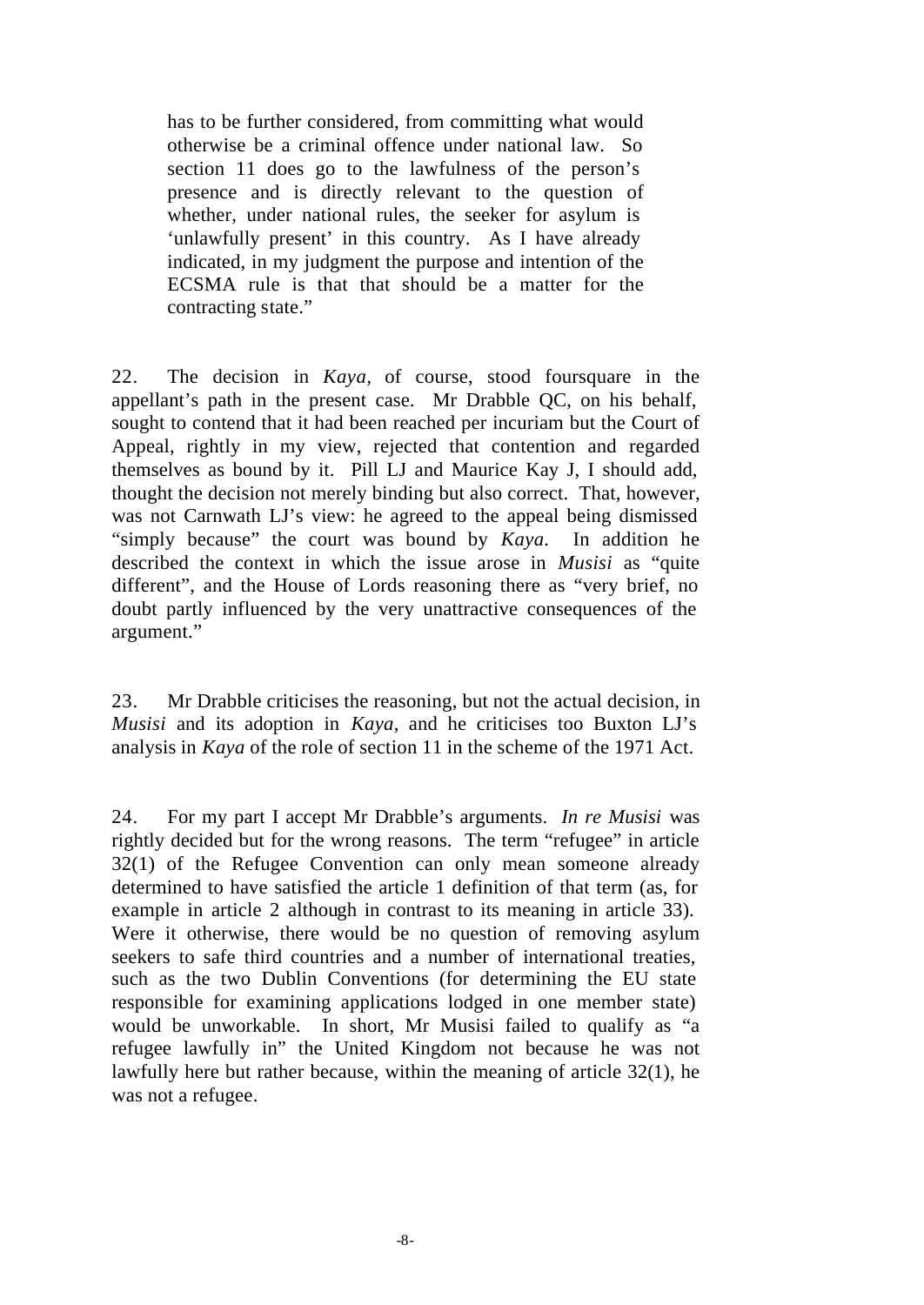25. The decision in *Kaya* rests in part upon its application to the 2000 Regulations of the reasoning in *Musisi* (erroneous reasoning as already indicated) and in part upon Buxton LJ's view that section 11 of the 1971 Act "does go to the lawfulness of the person's presence" in the United Kingdom on the basis that but for section 11 the person temporarily admitted would have committed the criminal offence of entering the United Kingdom without leave (under section 24). In my opinion, however, section 11's purpose is not to safeguard the person admitted from prosecution for unlawful entry but rather to exclude him from the rights (in particular the right to seek an extension of leave) given to those granted leave to enter. Even assuming that section 11's deemed non-entry "for purposes of this Act" would otherwise be capable of affecting the construction of the 1999 Act and the 2000 Regulations (as legislation *in pari materia*), it would in my judgment be quite wrong to carry the fiction beyond its originally intended purpose so as to deem a person in fact lawfully here not to be here at all. "The intention of a deeming provision, in laying down a hypothesis, is that the hypothesis shall be carried as far as necessary to achieve the legislative purpose, but no further"—the effect of the authorities as summarised by *Bennion, Statutory Interpretation*,  $4<sup>th</sup>$  ed (2002), Section 304 at p 815.

26. To my mind the only way the respondent could succeed in these proceedings would be to make good his core argument, that the word "lawfully" in this context means more than merely not unlawfully; rather it should be understood to connote the requirement for some positive legal underpinning. Mr Giffin QC illustrates the argument by reference to *Taikato v R* (1996) 186 CLR 454, a decision of the High Court of Australia on very different facts. The question there was whether an individual carrying a formaldehyde spray possessed it "for a lawful purpose", and it was held that she did not do so even though her purpose (self-defence) was one not prohibited by law. Brennan CJ, at p 460, said this:

"'Lawful purpose' in [the relevant legislation] should be read as a purpose that is authorised, as opposed to not forbidden, by law because that meaning best gives effect to the object of the section. The meaning of 'lawful' depends on its context, as Napier J pointed out in *Crafter v Kelly* [[1941] SASR 237 at 243]. As a result, a 'lawful purpose' may mean a purpose not forbidden by law or not unlawful under the statute that enacts the term…; or it can mean a purpose that is supported by a positive rule of law …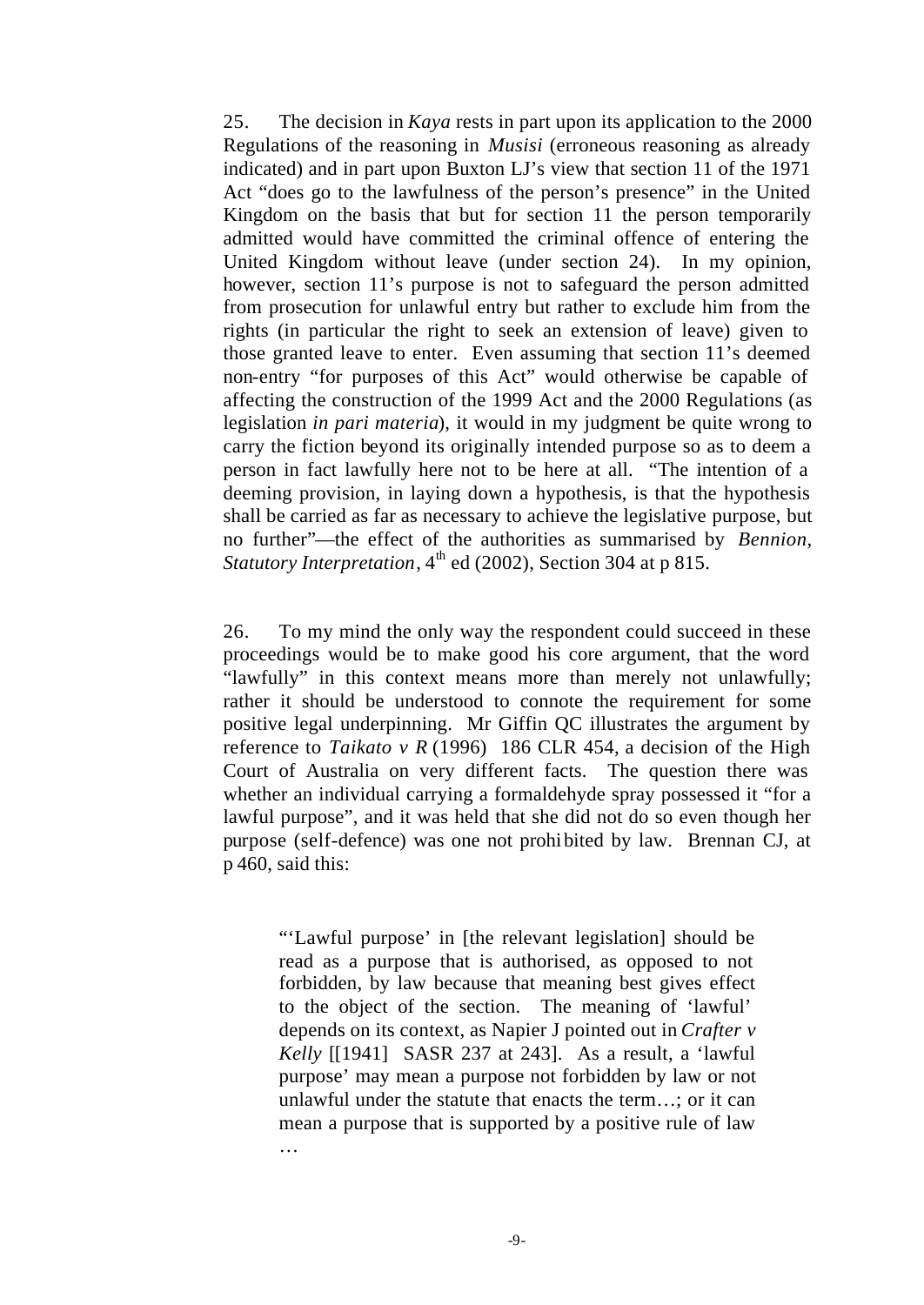As a general rule, interpreting 'lawful purpose' in a legislative provision to mean a purpose that is not forbidden, rather than positively authorised, by law is the interpretation that best gives effect to the legislative purpose of the enactment. This is because statutes are interpreted in accordance with the presumption that Parliament does not take away existing rights unless it does so expressly or by necessary implication… Nevertheless, the purpose, context or subject matter of a legislative provision may indicate that Parliament has used the term 'lawful purpose' to mean a purpose that is positively authorised by law."

27. So too here, submits the respondent: paragraph 4 of the Schedule to the 2000 Regulations confers an entitlement to certain state benefits (or, more accurately, displaces a prima facie disqualification from receiving such benefits) upon persons who are nationals of a relevant state and who are "lawfully present" in the United Kingdom. Unless, submits Mr Giffin, the applicant's presence in the United Kingdom has been positively authorised by a specific grant of leave to enter, rather merely than by temporary admission, his disqualification from the benefits should not be found displaced.

28. I would reject this argument. There is to my mind no possible reason why paragraph 4 should be construed as requiring more by way of positive legal authorisation for someone's presence in the United Kingdom than that they are at large here pursuant to the express written authority of an immigration officer provided for by statute. (Much of the argument before the House assumed that if a temporarily admitted applicant were "lawfully present" in the United Kingdom for paragraph 4 purposes, so too would be any asylum seeker even were he in fact detained under Schedule 2 to the 1971 Act: he too would be legally irremovable unless and until his asylum claim were rejected. It now occurs to me that that assumption may be ill-founded: certainly Mr Giffin's *Taikato*-based argument would have greater force in that type of case. For present purposes, however, it is unnecessary to decide the point.)

29. Although these conclusions are sufficient to dispose of the appeal, I would add just this about the various benefits provided for by the 1999 Act to which, pursuant to paragraph 4 of the Schedule to the 2000 Regulations as I would construe it, temporarily admitted asylum seekers are entitled. For my part I accept that these benefits go further